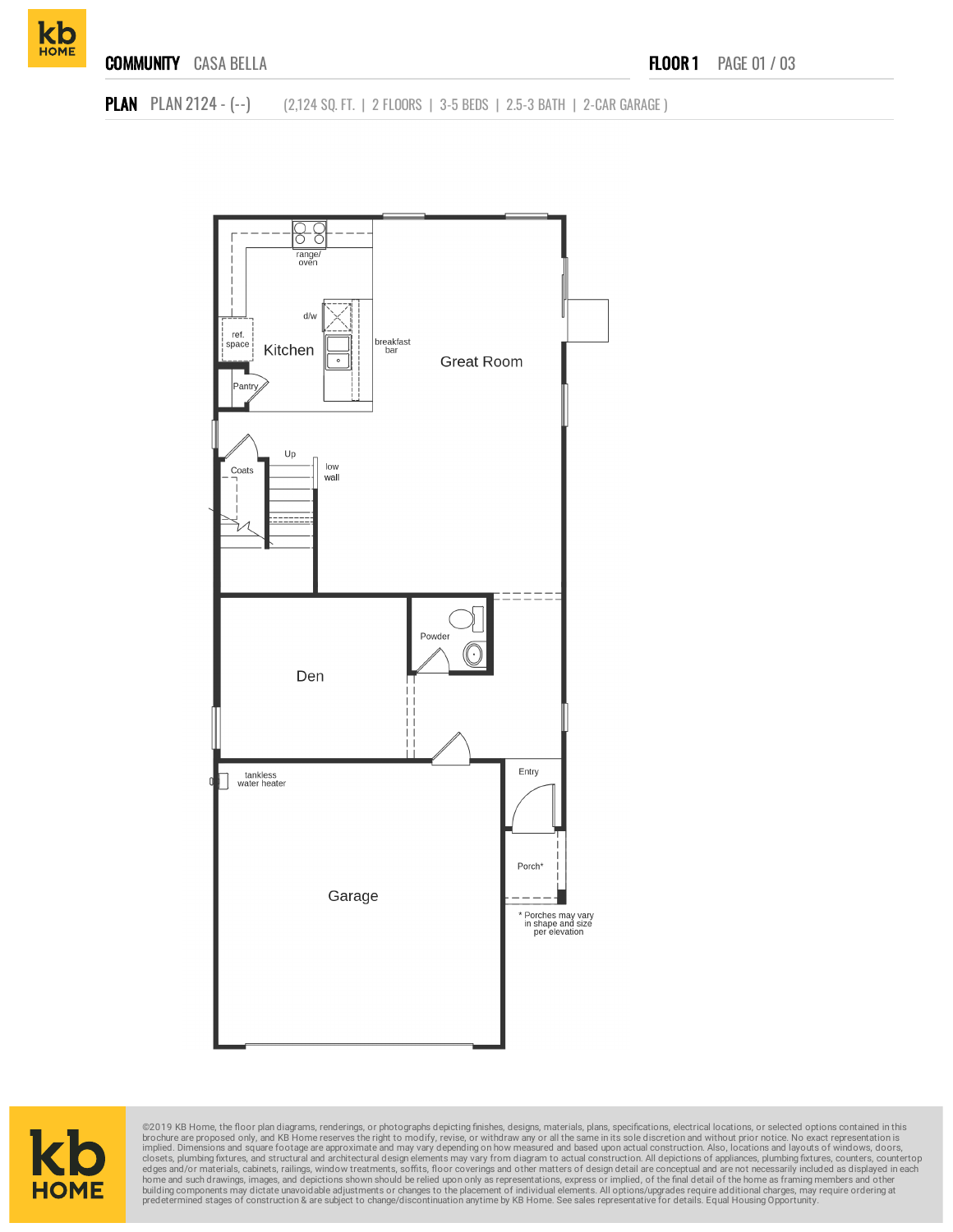

**PLAN** PLAN 2124 - (--) (2,124 SQ. FT. | 2 FLOORS | 3-5 BEDS | 2.5-3 BATH | 2-CAR GARAGE )





©2019 KB Home, the floor plan diagrams, renderings, or photographs depicting finishes, designs, materials, plans, specifications, electrical locations, or selected options contained in this brochure are proposed only, and KB Home reserves the right to modify, revise, or withdraw any or all the same in its sole discretion and without prior notice. No exact representation is<br>implied. Dimensions and square foota home and such drawings, images, and depictions shown should be relied upon only as representations, express or implied, of the final detail of the home as framing members and other<br>building components may dictate unavoidab